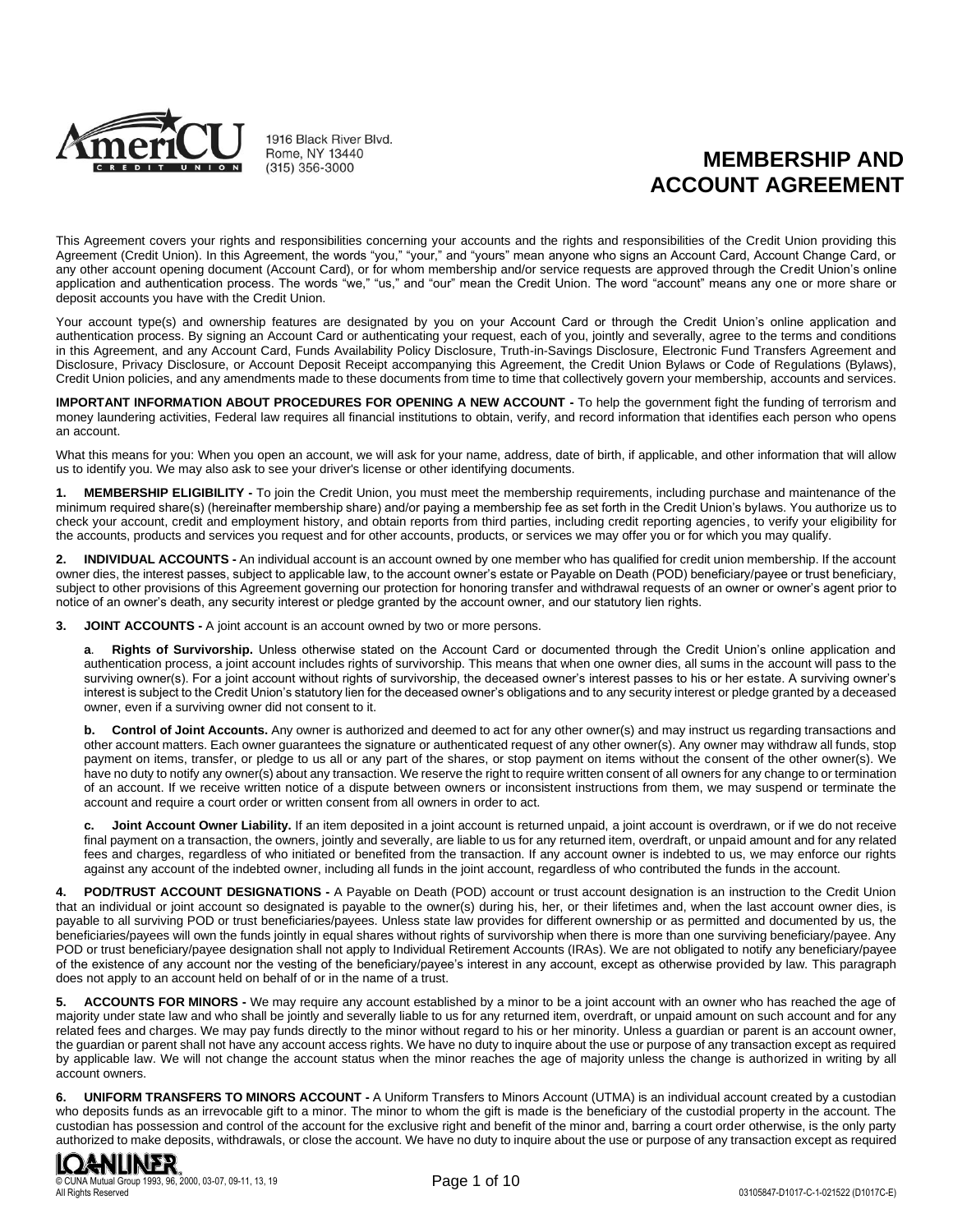by applicable law. If the custodian dies, we may suspend the account until we receive instructions from any person authorized by law to withdraw funds or a court order authorizing withdrawals.

**7. AGENCY DESIGNATION ON AN ACCOUNT -** An agency designation on an account is an instruction to us that the owner authorizes another person to make transactions as agent for the account owner regarding the accounts designated. An agent has no ownership interest in the account(s) or credit union voting rights. We have no duty to inquire about the use or purpose of any transaction made by the agent except as required by applicable law.

**8. DEPOSIT OF FUNDS REQUIREMENTS -** Funds may be deposited to any account, in any manner approved by the Credit Union in accordance with the requirements set forth in the Truth-in-Savings Disclosure. Deposits made by mail, at night depositories, or at unstaffed facilities are not our responsibility until we receive them. We reserve the right to refuse or to return any deposit.

**a. Endorsements.** We may accept transfers, checks, drafts, and other items for deposit into any of your accounts if they are made payable to, or to the order of, one or more account owners even if they are not endorsed by all payees. You authorize us to supply missing endorsements of any owners if we choose. If a check, draft, or item that is payable to two or more persons is ambiguous as to whether it is payable to either or both, we will process the check, draft, or item as though it is payable to all such persons. If an insurance, government, or other check or draft requires an endorsement, we may require endorsement as set forth on the item. Endorsements must be made on the back of the check or draft within 1½ inches of the top edge, although we may accept endorsements outside this space. However, any loss we incur from a delay or processing error resulting from an irregular endorsement or other markings by you or any prior endorser will be your responsibility. If we offer a remote deposit capture service and you have been approved to use the service to make deposits to your account, you agree that, prior to transmitting check or draft images, you will restrictively endorse each original check or draft in accordance with any other agreement with us that governs this service.

**b. Collection of Items.** We act only as your agent and we are not responsible for handling items for deposit or collection beyond the exercise of ordinary care. We are not liable for the loss of an item in transit or the negligence of any correspondent. Each correspondent will only be liable for its own negligence. We may send any item for collection. Items drawn on an institution located outside the United States are handled on a collection basis only. You waive any notice of nonpayment, dishonor, or protest regarding items we purchase or receive for credit or collection to your account. We reserve the right to pursue collection of previously dishonored items at any time, including giving a payor financial institution extra time beyond any midnight deadline limits.

**c. Restrictive Legends.** Some checks and drafts contain restrictive legends or similar limitations on the front of the item. Examples of restrictive legends include "two signatures required," "void after 60 days," and "not valid over \$500.00." We are not liable for payment of any check or draft contrary to a restrictive legend or other limitation contained in or on the item unless we have specifically agreed in writing to the restriction or limitation.

**d. Final Payment.** All checks, drafts, automated clearinghouse (ACH) transfers or other items credited to your account are provisional until we receive final payment. If final payment is not received, we may charge your account for the amount of such items and impose a returned item fee on your account. Any collection fees we incur may be charged to your account. We reserve the right to refuse or return any item or fund transfer.

**e. Direct Deposits.** We may offer direct deposit services, including preauthorized deposits (e.g., payroll checks, Social Security or retirement checks, or other government checks) or preauthorized transfers from other accounts. You must authorize direct deposits or preauthorized transfers by completing a separate authorization document. You must notify us if you wish to cancel or change a direct deposit or preauthorized transfer. Any cancellation or change will become effective once we receive notice from you and have a reasonable period of time to act on your request. If your account is overdrawn, you authorize us to deduct the amount your account is overdrawn from any deposit, including deposits of government payments or benefits. Upon a bankruptcy filing, unless you cancel the authorization, we will continue applying payments from direct deposits in accordance with your authorization on file with us. If we are required to reimburse the U.S. Government for any benefit payment directly deposited into your account, we may deduct the amount returned from any of your accounts, unless prohibited by law.

**f. Crediting of Deposits.** Deposits will be credited to your account on the day we consider them received as stated in our Funds Availability Policy Disclosure.

# **9. ACCOUNT ACCESS**

Authorized Signature. Your signature on the Account Card, or authentication and approval of your account, authorizes your account access. We will not be liable for refusing to honor any item or instruction if we believe the signature is not genuine. If you have authorized the use of a facsimile signature, we may honor any check or draft that appears to bear your facsimile signature, even if it was made by an unauthorized person. You authorize us to honor transactions initiated by a third person to whom you have given your account number, even if you do not authorize a particular transaction. You agree to register a complaint of any theft of blank checks or other instruments or any unauthorized use of your share draft or share savings account(s) with a local law enforcement agency and to provide us with a copy of the law enforcement agency's official report.

**b. Access Options.** You may access your account(s) in any manner we permit including, for example, in person at one of our branch offices, at an ATM or point-of-sale device, or by mail, telephone, automatic transfer, internet access or mobile application. We may return as unpaid any check or draft drawn on a form we do not provide, and you are responsible for any losses, expenses or fees we incur as a result of handling such a check or draft. We have the right to review and approve any form of power of attorney and may restrict account withdrawals or transfers. We are under no obligation to honor any power of attorney which we reasonably conclude is invalid or unreliable or has been revoked.

**c. Credit Union Examination.** We may disregard any information on any check or draft other than the signature of the drawer, the amount of the item, and any magnetic encoding. You agree that we do not fail to exercise ordinary care in paying an item solely because our procedures do not provide for sight examination of items.

**10. FUND TRANSFERS -** Fund transfers we permit that are subject to Article 4A of the Uniform Commercial Code, such as wire transfers, will be subject to such provisions of the Uniform Commercial Code as enacted by the state where the main office of the Credit Union is located, except as otherwise provided in this Agreement. ACH transfers are subject to rules of the National Automated Clearinghouse Association (Nacha). We may execute certain requests for fund transfers by Fedwire which are subject to the Federal Reserve Board's Regulation J.

**a. Authorization for Transfers/Debiting of Accounts.** You may make or order fund transfers to or from your account. We will debit your account for the amount of a fund transfer from your account and will charge your account for any fees related to the transfer.

**b. Right to Refuse to Make Transfers/Limitation of Liability.** Unless we agree otherwise in writing, we reserve the right to refuse to execute any payment order to transfer funds to or from your account. We are not obligated to execute any payment order to transfer funds out of your account if the amount of the requested transfer plus applicable fees exceeds the available balance in your account. We are not liable for errors, delays, interruptions or transmission failures caused by third parties or circumstances beyond our control including mechanical, electronic or equipment failure. In addition, we will not be liable for consequential, special, punitive or indirect loss or damage you may incur in connection with fund transfers to or from your account.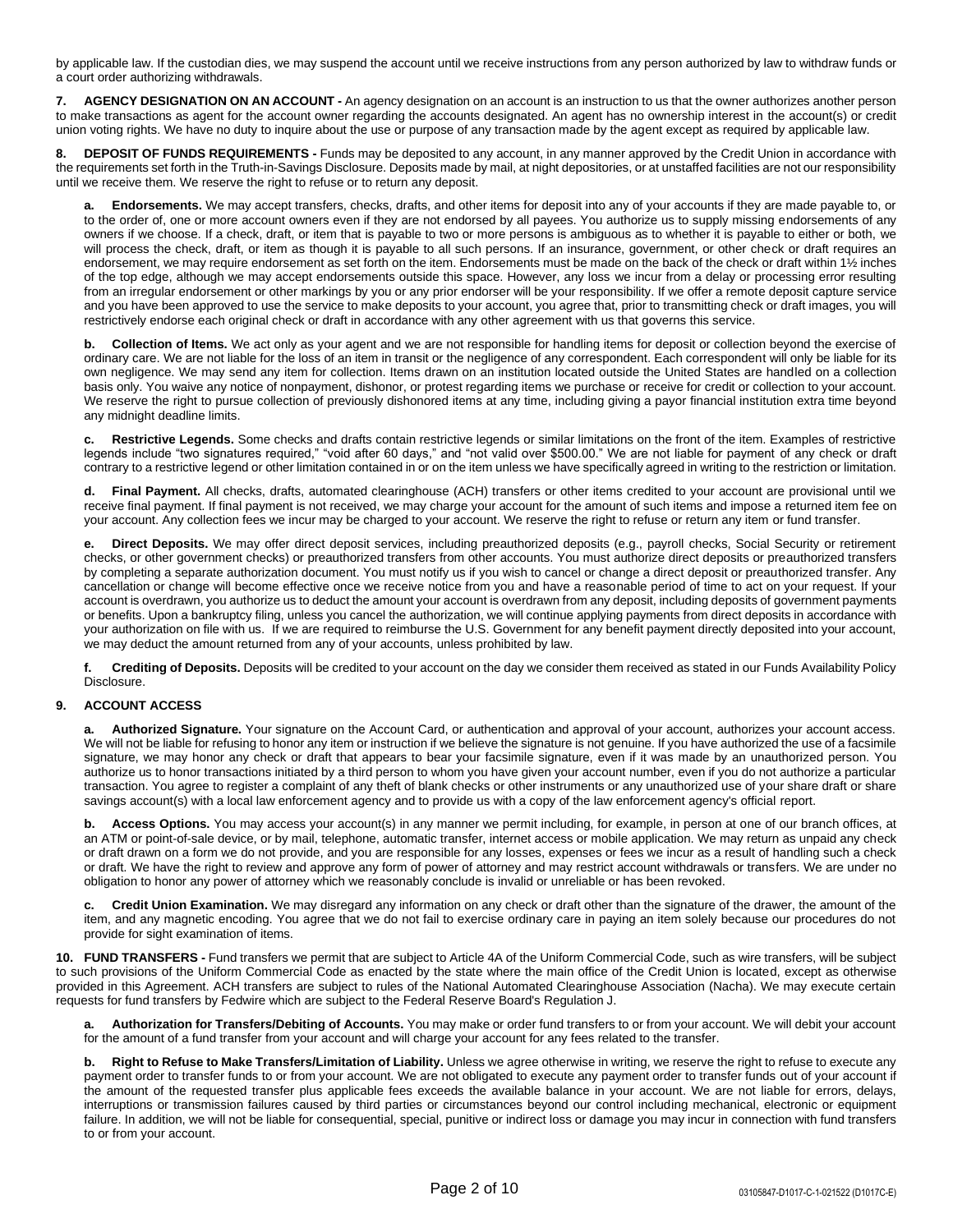**c. No Notice Required.** We will not provide you with notice when fund transfers are credited to your account. You will receive notice of such credits on your account statements. You may contact us to determine whether a payment has been received.

Interest Payments. If we fail to properly execute a payment order and such action results in a delay in payment to you, we will pay you dividends or interest, whichever applies to your account, for the period of delay as required by applicable law. You agree that the dividend or interest rate paid to you will be based on the lowest nominal dividend or interest rate we were paying on any account during that period.

**e. Provisional Credit for ACH Transactions.** We may provisionally credit your account for an ACH transfer before we receive final settlement. If we do not receive final settlement, we may reverse the provisional credit or require you to refund us the amount provisionally credited to your account, and the party originating the transfer will not be considered to have paid you.

**f. Payment Order Processing and Cut-off Times.** Payment orders we accept will be executed within a reasonable time of receipt. Unless we have agreed otherwise in writing, a payment order may not necessarily be executed on the date it is received or on a particular date you specify. Cutoff times may apply to the receipt, execution and processing of fund transfers, payment orders, cancellations, and amendments. Fund transfers, payment orders, cancellations, and amendments received after a cut-off time may be treated as having been received on the next fund transfer business day. Information about any cut-off times is available upon request. From time to time, we may need to temporarily suspend processing of a transaction for greater scrutiny or verification in accordance with applicable law. This action may affect settlement or availability of the transaction.

**g. Identifying Information.** If your payment order identifies the recipient and any financial institution by name and account or other identifying number, the Credit Union and any other financial institutions facilitating the transfer may rely strictly on the account or other identifying number, even if the number identifies a different person or financial institution.

**h. Amendments and Cancellations of Payment Orders.** Any account owner may amend or cancel a payment order regardless of whether that person initiated the order. We may refuse requests to amend or cancel a payment order that we believe will expose the Credit Union to liability or loss. Any request to amend or cancel a payment order that we accept will be processed within a reasonable time after it is received. You agree to hold us harmless from and indemnify us for all losses and expenses resulting from any actual or attempted amendment or cancellation of a payment order.

Security Procedures. We may require you to follow a security procedure to execute, amend or cancel a payment order so that we may verify the authenticity of the order, amendment or cancellation. You agree that the security procedure established by separate agreement between you and the Credit Union is commercially reasonable. If you refuse to follow a commercially reasonable security procedure that we offer, you agree to be bound by any payment order, whether authorized or not, that is issued in your name and accepted by us in good faith in accordance with the security procedure you choose.

**j. Duty to Report Unauthorized or Erroneous Fund Transfers.** You must exercise ordinary care to identify and report unauthorized or erroneous fund transfers on your account. You agree that you will review your account(s) and periodic statement(s). You further agree you will notify us of any unauthorized or erroneous transfers within the time frames described in the "Statements" section of this Agreement.

**k. Recording Telephone Requests.** You agree that we may record payment order, amendment and cancellation requests as permitted by applicable law.

**11. ACCOUNT RATES AND FEES -** We pay account earnings and assess fees against your account as set forth in the Truth-in-Savings Disclosure and Schedule of Fees and Charges. We may change the Truth-in-Savings Disclosure or Schedule of Fees and Charges at any time and will notify you as required by law.

# **12. TRANSACTION LIMITATIONS**

**a. Withdrawal Restrictions.** We will pay checks or drafts, permit withdrawals, and make transfers from the available balance in your account. The availability of funds in your account may be delayed as described in our Funds Availability Policy Disclosure. We may also pay checks or drafts, permit withdrawals, and make transfers when you have an insufficient available balance in your account if you have established an overdraft protection plan or, if you do not have such a plan with us, in accordance with our overdraft payment policy.

We may refuse to allow a withdrawal in some situations and will advise you accordingly if, for example: (1) there is a dispute between account owners (unless a court has ordered the Credit Union to allow the withdrawal); (2) a legal garnishment or attachment is served; (3) the account secures any obligation to us; (4) required documentation has not been presented; or (5) you fail to repay a credit union loan on time. We may require you to give written notice of 7 to 60 days before any intended withdrawals.

**b. Transfer Limitations.** We may limit the dollar amount or the number of transfers from your account. Please consult your Truth-in-Savings Disclosure or your Electronic Fund Transfers Agreement and Disclosure.

**13. CERTIFICATE ACCOUNTS -** Any term share, share certificate, time deposit or certificate of deposit account (certificate account), whichever we offer as allowed by applicable federal or state law, is subject to the terms of this Agreement, the Truth-in-Savings Disclosure, the Account Receipt for each account, and any other documents we provide for the account, the terms of which are incorporated herein by reference.

# **14. OVERDRAFTS**

**a. Payment of Overdrafts.** If, on any day, the available balance in your share or deposit account are not sufficient to pay the full amount of a check, draft, item, transaction or other items posted to your account plus any applicable fee ("overdraft"), we may pay or return the overdraft. The Credit Union's determination of an insufficient account balance may be made at any time between presentation and the Credit Union's midnight deadline with only one review of the account required. We do not have to notify you if your account does not have sufficient available funds to pay an overdraft. Your account may be subject to a fee for each overdraft regardless of whether we pay or return the overdraft. We may charge a fee each time an item is submitted or resubmitted for payment; therefore, you may be assessed more than one fee as a result of a returned item and resubmission(s) of the returned item. For ATM and one-time debit card transactions, you must consent to the Credit Union's overdraft protection plan in order for the transaction amount to be covered under the plan. Without your consent, the Credit Union may not authorize and pay an overdraft resulting from these types of transactions. Services and fees for overdrafts are shown in the document the Credit Union uses to capture the member's opt-in choice for overdraft protection and the Schedule of Fees and Charges.

Except as otherwise agreed in writing, if we exercise our right to use our discretion to pay an overdraft, we do not agree to pay overdrafts in the future and may discontinue covering overdrafts at any time without notice. If we pay an overdraft or impose a fee that overdraws your account, you agree to pay the overdrawn amount in accordance with your overdraft protection plan or, if you do not have such a plan, in accordance with our overdraft payment policy.

**b.** How Transactions are Posted to Your Account. Basically, there are two types of transactions that affect your account: credits (deposits of money into your account) and debits (payments out of your account). It is important to understand how each is applied to your account so that you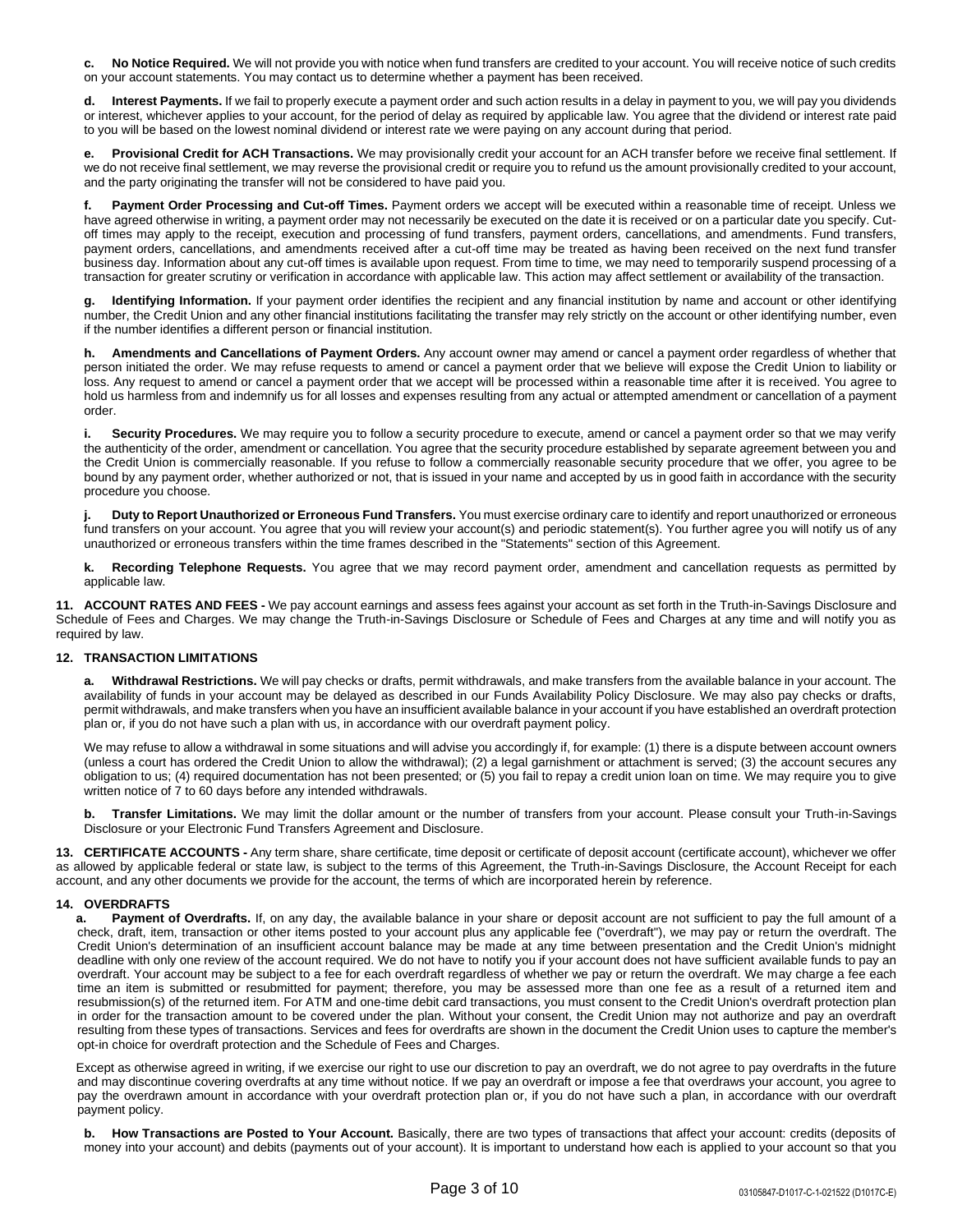know how much money you have and how much is available to you at any given time. This section explains generally how and when we post transactions to your account.

**Credits.** Deposits are generally added to your account when we receive them. However, in some cases when you deposit a check, the full amount of the deposit may not be available to you at the time of deposit. Please refer to the Funds Availability Policy Disclosure for details regarding the timing and availability of funds from deposits.

**Debits.** There are several types of debit transactions. Common debit transactions are generally described below. Keep in mind that there are many ways transactions are presented for payment by merchants, and we are not necessarily in control of when transactions are received.

- **• Checks.** When you write a check, it is processed through the Federal Reserve system. We receive data files of cashed checks from the Federal Reserve each day. The checks drawn on your account are compiled from these data files and paid each day. We process the payments in order of accout number from low to high dollar value.
- **• ACH Payments.** We receive data files every day from the Federal Reserve with Automated Clearing House (ACH) transactions. These include, for example, automatic bill payments you have authorized. ACH transactions for your account are posted throughout the day in order of account number from low to high dollar value.
- **• PIN-Based Debit Card Purchase Transactions.** These are purchase transactions using your debit card for which a merchant may require you to enter your personal identification number (PIN) at the time of sale. They are processed through a PIN debit network. These transactions are similar to ATM withdrawal transactions because the money is usually deducted from your account immediately at the time of the transaction. However, depending on the merchant, a PIN-based transaction may not be immediately presented for payment.
- **• Signature-Based Debit Card Purchase Transactions.** These are purchase transactions using your debit card that are processed through a signature-based network. Rather than entering a PIN, you typically sign for the purchase; however, merchants may not require your signature for certain transactions. Merchants may seek authorization for these types of transactions. The authorization request places a hold on funds in your account when the authorization is completed. The "authorization hold" will reduce your available balance by the amount authorized but will not affect your actual balance. The transaction is subsequently processed by the merchant and submitted to us for payment. This can happen hours or sometimes days after the transaction, depending on the merchant and its payment processor. These payment requests are received in real time throughout the day and are posted to your account when they are received.

The amount of an authorization hold may differ from the actual payment because the final transaction amount may not yet be known to the merchant when you present your card for payment. For example, if you use your debit card at a restaurant, a hold will be placed in an amount equal to the bill presented to you; but when the transaction posts, it will include any tip that you may have added to the bill. This may also be the case where you present your debit card for payment at gas stations, hotels and certain other retail establishments. We cannot control how much a merchant asks us to authorize, or when a merchant submits a transaction for payment.

For debit card transactions involving merchant authorization holds, there may be a delay between the hold being applied and the transaction posting to your account. During the delay, intervening transactions may impact the available balance in your account. It is important to keep in mind that we check your available balance both at the time the merchant's authorization request is received and again when the transaction settles and posts to your account. If your available balance is insufficient to cover the amount of the merchant's authorization request, we will decline the request. If your available balance is sufficient to cover the merchant's authorization request, the request will be approved, and an authorization hold in the amount of the request will be placed on your account. The transaction will be subsequently processed by the merchant and submitted to us for payment. If the transaction settles and posts to your account at a time when the available balance is insufficient to pay the transaction without causing an overdraft (i.e., posting the transaction results in an available balance of less than \$0), we will charge you a fee for overdrawing your account, even though the available balance in your account was sufficient to cover the transaction at the time it was authorized.

The following example illustrates how this works:

Assume your actual and available balances are both \$40, and you use your debit card at a restaurant to pay your bill totaling \$30. If the restaurant requests authorization in the amount of \$30, an authorization hold is placed on \$30 in your account. Your available balance is only \$10, but the actual balance remains \$40. Before the restaurant charge is sent to us for payment, a check that you wrote for \$40 is presented for payment. Because your available balance is only \$10 due to the \$30 authorization hold, your account will be overdrawn by \$30 when the check transaction is posted to your account even though your actual balance is \$40. In this example, if we pay the \$40 check in accordance with our standard overdraft services, we will charge you a fee for overdrawing your account as disclosed in the Schedule of Fees and Charges. The fee will also be deducted from your account, further increasing the overdrawn amount. In addition, when the restaurant charge is finally submitted to us for payment, we will release the authorization hold and pay the transaction amount to the restaurant. The transaction amount may be \$30 or a different amount (for example, if you added a tip). Because the amount of the restaurant charge exceeds your available balance at the time the charge is settled (i.e., at the time the merchant or its financial institution requests payment or the transaction posts to your account), we will charge you another fee for overdrawing your account, even though you had a sufficient available balance in your account at the time the restaurant charge was authorized and approved.

This is a general description of certain types of transactions. These practices may change, and we reserve the right to pay items in any order we choose as permitted by law.

**c. Understanding Your Account Balance.** Your share draft account has two kinds of balances: the actual balance and the available balance. Your actual balance reflects the full amount of all deposits to your account as well as payment transactions that have been posted to your account. It does not reflect checks you have written and are still outstanding or transactions that have been authorized but are still pending. Your available balance is the amount of money in your account that is available for you to use. Your available balance is your actual balance less: (1) holds placed on deposits; (2) holds on debit card or other transactions that have been authorized but are not yet posted; and (3) any other holds, such as holds related to pledges of account funds and minimum balance requirements or to comply with court orders. We use your available balance to determine whether there are sufficient funds in your account to pay items, including checks and drafts, as well as ACH, debit card and other electronic transactions. Pending transactions and holds placed on your account may reduce your available balance and may cause your account to become overdrawn regardless of your actual balance. In such cases, subsequent posting of the pending transactions may further overdraw your account and be subject to additional fees. You should assume that any item which would overdraw your account based on your available balance may create an overdraft. You may check your available balance online at www.americu.org, at an ATM, by visiting a credit union branch or by calling us at (800) 388-2000.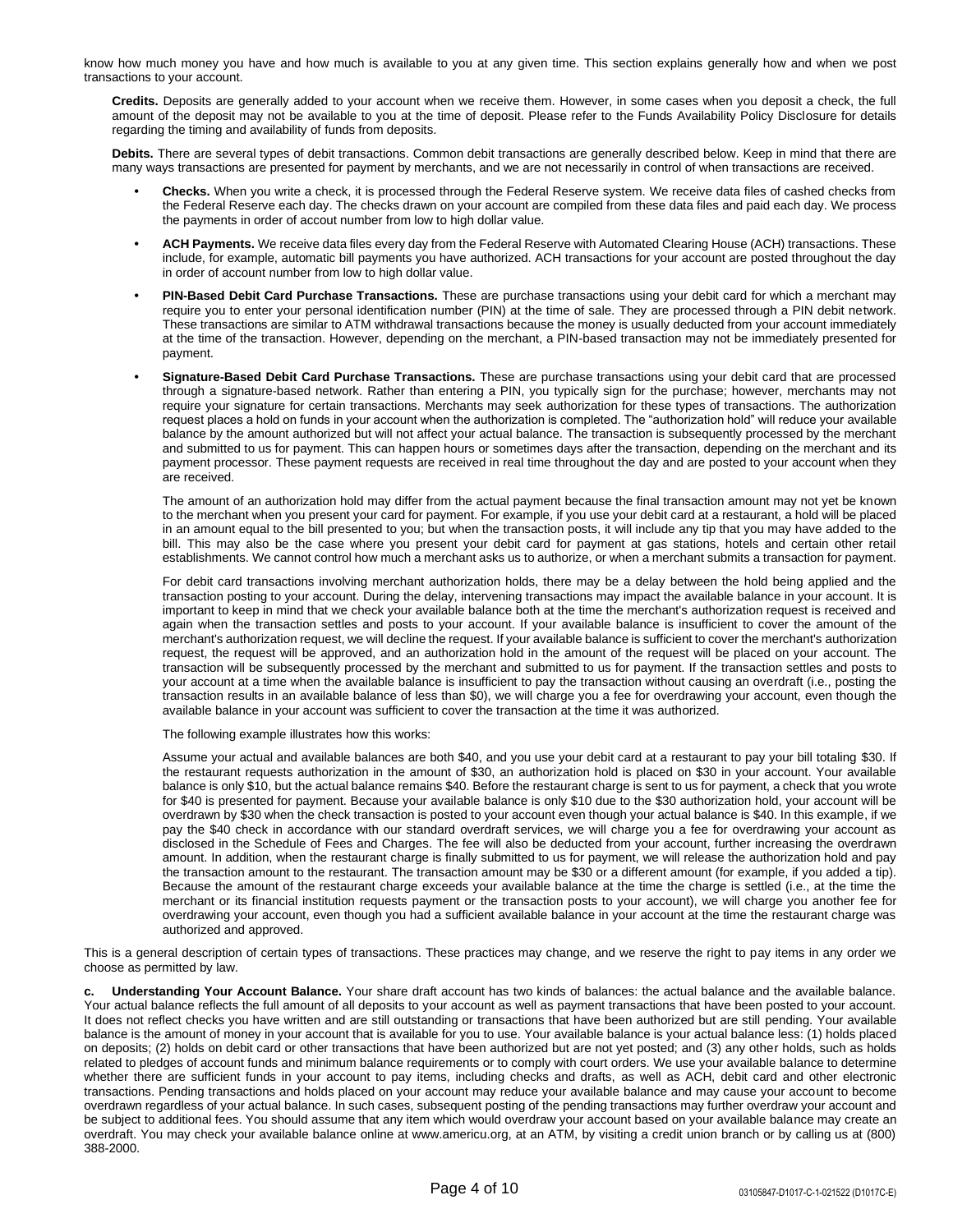**15. POSTDATED AND STALEDATED DRAFTS -** You agree not to issue any check or draft that is payable on a future date (postdated). If you do draw or issue a check or draft that is postdated and we pay it before that date, you agree that we shall have no liability to you for such payment. You agree not to deposit checks, drafts, or other items before they are properly payable. We are not obligated to pay any check or draft drawn on your account that is presented more than six months past its date; however, if the check or draft is paid against your account, we will have no liability for such payment.

# **16. STOP PAYMENT ORDERS**

Stop Payment Order Request. Any owner may request a stop payment order on any check or draft drawn on the owner's account. To be binding, the order must accurately describe the check or draft, including the exact account number, check or draft number, and amount of the check or draft. This exact information is necessary for the Credit Union to identify the check or draft. If we receive incorrect or incomplete information, we will not be responsible for failing to stop payment on the check or draft. In addition, we must receive sufficient advance notice of the stop payment order to allow us a reasonable opportunity to act on it. If we recredit your account after paying a check or draft over a valid and timely stop payment order, you agree to sign a statement describing the dispute with the payee, to assign to us all of your rights against the payee or other holders of the check or draft, and to assist us in any legal action.

Stop payment orders for preauthorized debit transactions from your account are governed by Regulation E. Please refer to the Electronic Fund Transfers Agreement and Disclosure for rules regarding stop payments on preauthorized debit transactions.

**b. Duration of Order.** You may make an oral stop payment order which will lapse within 14 calendar days unless you confirm it in writing, or in a record if allowed by applicable law, within that time. A written stop payment order is effective for six months and may be renewed for additional sixmonth periods by submitting a renewal request in writing, or in a record if allowed by applicable law, before the stop payment order then in effect expires. We do not have to notify you when a stop payment order expires.

**c. Liability.** Fees for stop payment orders are set forth in the Truth-in-Savings Disclosure or Schedule of Fees and Charges. Payment on any certified check, cashier's check, teller's check, or any other check, draft, or payment guaranteed by us may be stopped only according to the provisions of Section 4-403 of the Uniform Commercial Code as enacted by the state of New York. You may not stop payment on any certified check, cashier's check, teller's check, or any other check, draft, or payment guaranteed by us. Although payment of an item may be stopped, you may remain liable to any item holder, including us. You have the burden of establishing the fact and amount of loss resulting from the payment of an item contrary to a binding stop payment order. You agree to indemnify and hold the Credit Union harmless from all costs, including attorney's fees and all damages or claims related to our refusal to pay an item, as well as claims of any joint account owner or of any payee or endorsee for failing to stop payment of an item as a result of incorrect information provided by you.

**17. CREDIT UNION LIABILITY -** If we do not properly complete a transaction according to this Agreement, we will be liable for your losses or damages not to exceed the amount of the transaction, except as otherwise provided by law. We will not be liable if, for example: (1) your account contains an insufficient available balance for the transaction; (2) circumstances beyond our control prevent the transaction; (3) your loss is caused by your or another financial institution's negligence; or (4) your account funds are subject to legal process or other claim. We will not be liable for consequential damages, except liability for wrongful dishonor. We are not responsible for a check or draft that is paid by us if we acted in a commercially reasonable manner and exercised ordinary care. We exercise ordinary care if our actions or nonactions are consistent with applicable state law, Federal Reserve regulations and operating letters, clearinghouse rules, and general financial institution practices followed in the area we serve. You grant us the right, in making payments of deposited funds, to rely exclusively on the form of the account and the terms of this Agreement. Any conflict regarding what you and our employees say or write will be resolved by reference to this Agreement.

**18. CHECKS PRESENTED FOR PAYMENT IN PERSON -** We may refuse to accept any check or draft drawn on your account that is presented for payment in person. Such refusal shall not constitute a wrongful dishonor of the check or draft, and we shall have no liability for refusing payment

**19. REMOTELY CREATED CHECKS -** For purposes of this paragraph, "account" means a transaction account, credit account, or any other account on which checks or drafts may be drawn. A remotely created check or draft is a check or draft created by someone other than the person on whose account the check or draft is drawn. A remotely created check or draft is generally created by a third party payee as authorized by the owner of the account on which the check or draft is drawn. Authorization is usually made over the telephone or through online communication. The owner of the account does not sign a remotely created check or draft. In place of the owner's signature, the remotely created check or draft usually bears a statement that the owner authorized the check or draft or bears the owner's printed or typed name. If you authorize a third party to draw a remotely created check or draft against your account, you may not later revoke or change your authorization. It is your responsibility to resolve any authorization issues directly with the third party. We are not required to credit your account and may charge against your account any remotely created check or draft for which the third party has proof of your authorization.

**20. PLEDGE, RIGHT OF OFFSET AND STATUTORY LIEN -** Unless prohibited by law, you pledge and grant as security for all obligations you may have now or in the future, except obligations secured by your principal residence, all shares and dividends and all deposits and interest, if any, in all accounts you have with us now and in the future. If you pledge a specific dollar amount in your account(s) for a loan, we will freeze the funds in your account(s) to the extent of the outstanding balance of the loan or, if greater, the amount of the pledge if the loan is a revolving loan. Otherwise, funds in your pledged account(s) may be withdrawn unless you are in default. You agree we have the right to offset funds in any of your accounts against the obligation owed to us. Federal or state law (depending upon whether we have a federal or state charter) gives us a lien on all shares and dividends and all deposits and interest, if any, in accounts you have with us now and in the future. Except as limited by federal or state law, the statutory lien gives us the right to apply the balance of all your accounts to any obligation on which you are in default. After you are in default, we may exercise our statutory lien rights without further notice to you.

**Your pledge and our statutory lien rights will allow us to apply the funds in your account(s) to what you owe when you are in default, except as limited by federal or state law.** If we do not apply or offset the funds in your account(s) to satisfy your obligation, we may place an administrative freeze on your account(s) in order to protect our statutory lien rights and may apply or offset the funds in your account(s) to the amount you owe us at a later time. The statutory lien and your pledge do not apply to any Individual Retirement Account or any other account that would lose special tax treatment under federal or state law if given as security. By not enforcing our right to apply or offset funds in your account(s) to your obligations that are in default, we do not waive our right to enforce these rights at a later time.

**21. LEGAL PROCESS -** If any legal action is brought against your account, we may pay out funds according to the terms of the action or refuse any payout until the dispute is resolved, as permitted by law. Any expenses or attorney fees we incur responding to legal process may be charged against your account without notice, unless prohibited by law. Any legal process against your account is subject to our lien and security interest.

**22. ACCOUNT INFORMATION -** Upon request, we will give you the name and address of each agency from which we obtain a credit report regarding your account. We agree not to disclose account information to third parties except when: (1) it is necessary to complete a transaction; (2) the third party seeks to verify the existence or condition of your account in accordance with applicable law; (3) such disclosure complies with the law or a government agency or court order; or (4) you give us written permission.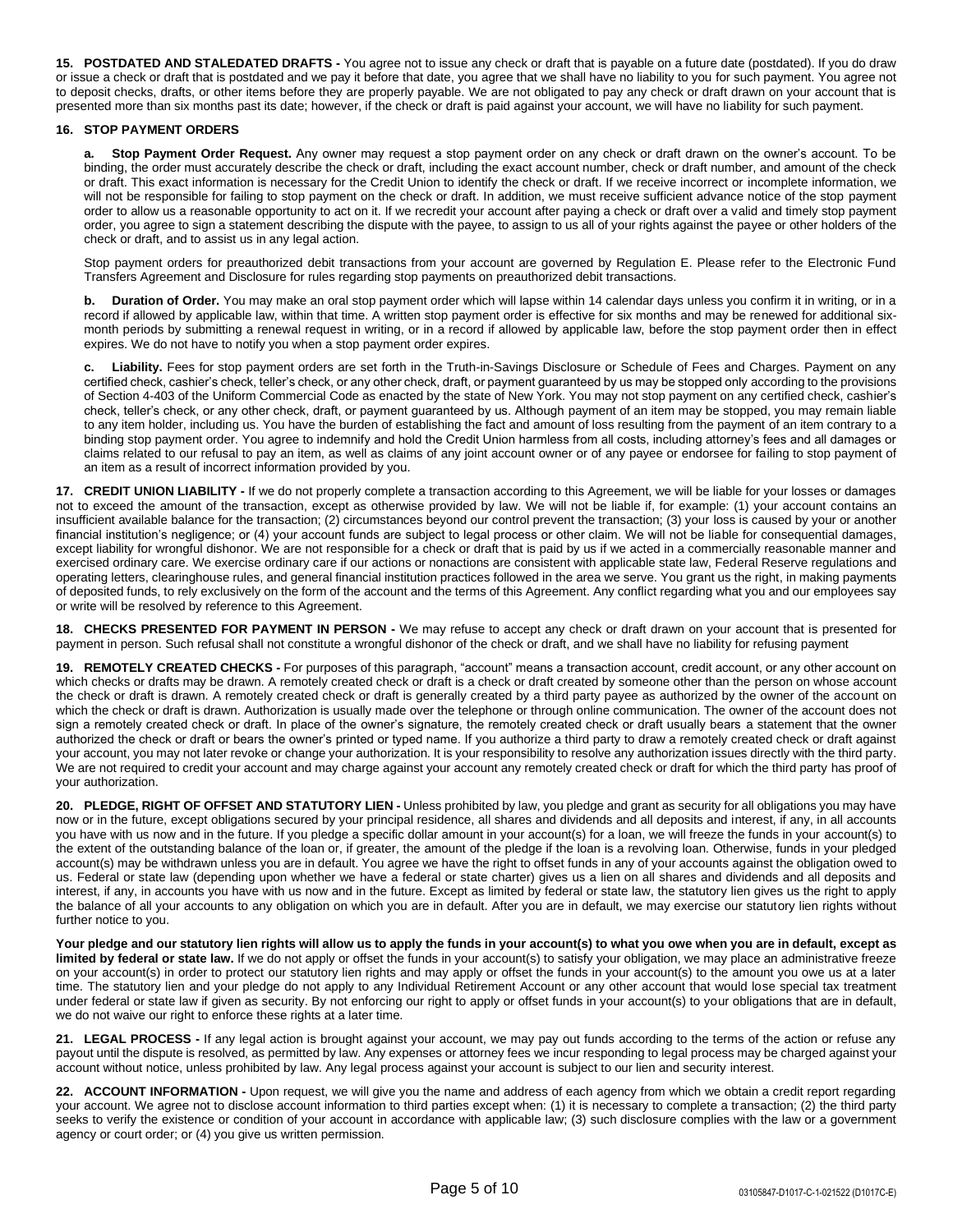# **23. NOTICES**

**a. Name or Address Changes.** You are responsible for notifying us of any name or address change. The Credit Union is only required to attempt to communicate with you at the most recent address you have provided to us. We may require all name and address changes to be provided in writing. If we attempt to locate you, we may impose a service fee as set forth in the Truth-in-Savings Disclosure.

**b. Notice of Amendments.** Except as prohibited by applicable law, we may change the terms of this Agreement at any time. We will notify you, in a manner we deem appropriate under the circumstances, of any changes in terms, rates or fees as required by law. We reserve the right to waive any terms of this Agreement. Any such waiver shall not affect our right to future enforcement.

**c. Effect of Notice.** Any written notice you give us is effective when we receive it. Any written notice we give to you is effective when it is provided electronically or is deposited in the U.S. mail, postage prepaid and addressed to you at your statement mailing address, and will be effective whether or not received by you. Notice to any account owner is considered notice to all account owners.

**d. Electronic Notices.** If you have agreed to receive notices electronically, we may send you notices electronically and discontinue mailing paper notices to you until you notify us that you wish to reinstate receiving paper notices.

**24. TAXPAYER IDENTIFICATION NUMBER AND BACKUP WITHHOLDING -** You agree that we may withhold taxes from any dividends or interest earned on your account as required by federal, state or local law or regulations. Your failure to furnish a correct Taxpayer Identification Number (TIN) or meet other requirements may result in backup withholding. If your account is subject to backup withholding, we must withhold and pay to the Internal Revenue Service a percentage of dividends, interest, and certain other payments. If you fail to provide your TIN within a reasonable time we may close your account and return the balance to you, less any applicable service fees.

## **25. STATEMENTS**

**a. Contents.** If we provide a periodic statement for your account, you will receive a periodic statement that shows the transactions and activity on your account during the statement period as required by applicable law. If a periodic statement is provided, you agree that only one statement is necessary for joint accounts. For share draft or checking accounts, you understand and agree that your original check or draft, when paid, becomes property of the Credit Union and may not be returned to you, but copies of the check or draft may be retained by us or by payable-through financial institutions and may be made available upon your request. You understand and agree that statements are made available to you on the date they are mailed to you or, if you have requested, on the date they are made available to you electronically. You also understand and agree that checks, drafts, or copies thereof are made available to you on the date the statement is mailed to you or is provided to you electronically, even if the checks or drafts do not accompany the statement.

**b. Examination.** You are responsible for promptly examining each statement upon receiving it and reporting any irregularities to us. If you fail to report any irregularities such as forged, altered, unauthorized, unsigned, or otherwise fraudulent items drawn on your account, erroneous payments or transactions, or other discrepancies that are reflected on your statement within 33 days of the date we sent or otherwise provided the statement to you, we will not be responsible for your loss. Also, we will not be responsible for any loss resulting from any forged, altered, unauthorized, unsigned, or otherwise fraudulent items drawn on your account by the same wrongdoer if you fail to notify us of such irregularities within 17 days of the date we sent the statement to you and the first altered or forged item was made available to you. In addition, we also will not be liable for any items that are forged or altered in a manner not detectable by a reasonable person, including the unauthorized use of facsimile signature equipment.

Unauthorized electronic fund transfers governed by Regulation E are subject to different reporting periods. Please refer to the Electronic Fund Transfers Agreement and Disclosure for reporting requirements pertaining to electronic fund transfers.

**c. Notice to Credit Union.** You agree that the Credit Union's retention of checks or drafts does not alter or waive your responsibility to examine your statements or the time limit for notifying us of any errors. The statement will be considered correct for all purposes, and we will not be liable for any payment made or charge to your account unless you notify us in writing within the above time limit for notifying us of any errors. If you fail to receive a periodic statement, you agree to notify us within 14 days of the time you regularly receive a statement.

Address. If we mail you a statement, we will send it to the last known address shown in our records. If you have requested to receive your statement electronically, we will send the statement or notice of statement availability to the last e-mail address shown in our records.

#### **26. INACTIVE /DORMANT ACCOUNTS**

#### **Inactive Accounts**

A **share savings account** is considered inactive if the following apply:

- a. You have made NO withdrawal(s) or deposit(s), excluding dividend crediting or fee posting, in the past 36 months,
- b. The balance in your account is less than \$200.00 and
- c. You have NO other accounts or loans with AmeriCU or its subsidiaries.

Unless prohibited by applicable law, we may charge an Inactive Account Maintenance Fee as set forth in the Truth-in-Savings Disclosure for processing your inactive account. If we impose a fee, we will notify you, as required by law, at your last known address. You authorize us to transfer funds from another account of yours to cover any service fees, if applicable. To the extent allowed by law, we reserve the right to transfer the account funds to an account payable and to suspend any further account statements. Accounts that are held by members under age 18 are exempt from these provisions.

A **share draft checking** account is considered inactive if you have made NO withdrawal(s) or deposit(s), excluding dividend crediting or fee posting, in the past 12 months.

An inactive share draft checking account belonging to a member who has no loans or other account relationships with the Credit Union, and whose total share draft balances are less than \$5,000, will be closed and the balance transferred to a share savings account, unless the account is reactivated or the Credit Union is notified that the member wishes to keep the share draft checking account open. Accounts that are held by members under age 18 are exempt from these provisions.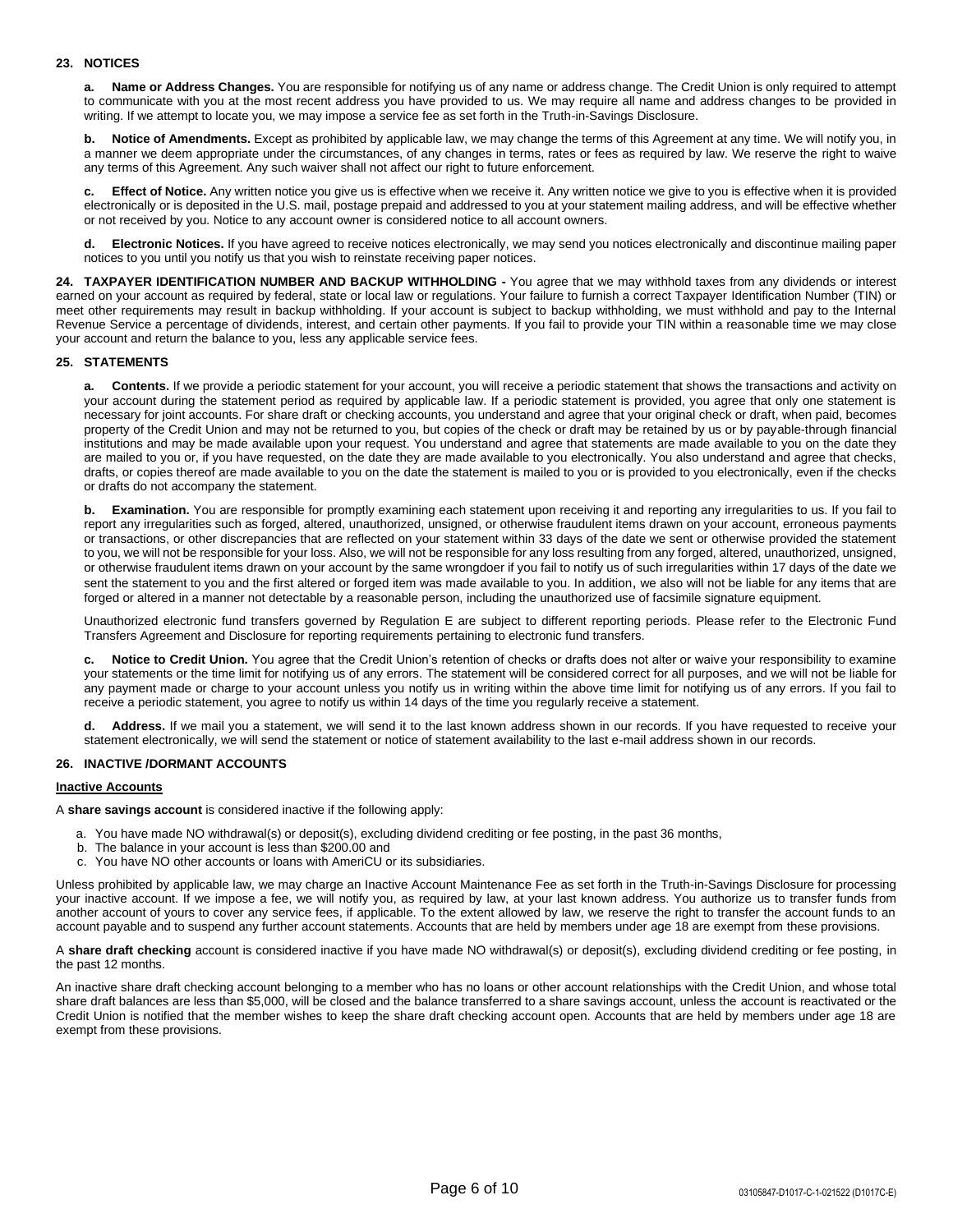# **Abandoned Property**

An Account is considered dormant if, for a period of three (3) consecutive years, there has been:

- a. NO withdrawal(s) or deposit(s), excluding dividend crediting or fee posting;
- b. NO member acknowledgment, on file, of a positive verification letter from the Credit Union's Supervisory Committee; and
- c. NO correspondence from you regarding the Account.

If an account is dormant, the shares will be turned over to the State of New York under the Abandoned Property Law. Once funds have been turned over to the state, we have no further liability to you for such funds and if you choose to reclaim such funds, you must apply to the appropriate state agency.

**27. SPECIAL ACCOUNT INSTRUCTIONS -** You may request that we facilitate certain trust, will, or court-ordered account arrangements. However, because we do not give legal advice, we cannot counsel you as to which account arrangement most appropriately meets the specific requirements of your trust, will, or court order. If you ask us to follow any instructions that we believe might expose us to claims, lawsuits, expenses, liabilities, or damages, whether directly or indirectly, we may refuse to follow your instructions or may require you to indemnify us or post a bond or provide us with other protection. We may require that account changes requested by you, or any account owner, such as adding or closing an account or service, be evidenced by a signed Account Change Card and accepted by us.

**28. TERMINATION OF ACCOUNT -** We may terminate your account at any time without notice to you or may require you to close your account and apply for a new account if, for example: (1) there is a change in owners or authorized signers; (2) there has been a forgery or fraud reported or committed involving your account; (3) there is a dispute as to the ownership of the account or of the funds in the account; (4) any checks or drafts are lost or stolen; (5) there are excessive returned unpaid items not covered by an overdraft protection plan; (6) there has been any misrepresentation or any other abuse of any of your accounts; (7) we reasonably deem it necessary to prevent a loss to us; or (8) as otherwise permitted by law. You may terminate an individual account by giving written notice. We reserve the right to require the consent of all owners to terminate a joint account. We are not responsible for payment of any check, draft, withdrawal, transaction, or other item after your account is terminated; however, if we pay an item after termination, you agree to reimburse us.

**29. TERMINATION OF MEMBERSHIP; LIMITATION OF SERVICES -** You may terminate your membership by giving us written notice or by withdrawing your minimum required membership share, if any, and closing all of your accounts. You may be expelled from membership for any reason allowed by applicable law. We may restrict account access and services without notice to you when your account is being misused; you have demonstrated conduct which is abusive in nature; as outlined in any policy we have adopted regarding restricting services; or as otherwise permitted by law.

**30. DEATH OF ACCOUNT OWNER -** We may honor all transfer orders, withdrawals, deposits, and other transactions on an account until we know of a member's death. Even with such knowledge, we may continue to pay checks or drafts or honor other payments or transfer orders authorized by the deceased member for a period of ten days after the member's death unless we receive instructions from any person claiming an interest in the account to stop payment on the checks, drafts, or other items. We may require anyone claiming a deceased owner's account funds to indemnify us for any losses resulting from our honoring that claim. This Agreement will be binding upon any heirs or legal representatives of any account owner.

**31. UNLAWFUL INTERNET GAMBLING AND OTHER ILLEGAL ACTIVITIES -** You agree that you are not engaged in unlawful internet gambling or any other illegal activity. You agree that you will not use any of your accounts, access devices or services for unlawful internet gambling or other illegal activities. We may terminate your account relationship if you engage in unlawful internet gambling or other illegal activities.

**32. SEVERABILITY -** If a court holds any portion of this Agreement to be invalid or unenforceable, the remainder of this Agreement shall not be invalid or unenforceable and will continue in full force and effect. All headings are intended for reference only and are not to be construed as part of the Agreement.

**33. ENFORCEMENT -** You are liable to us for any losses, costs, or expenses we incur resulting from your failure to follow this Agreement. You authorize us to deduct any such losses, costs, or expenses from your account without prior notice to you. If we bring a legal action to collect any amount due under or to enforce this Agreement, we shall be entitled, subject to applicable law, to payment of reasonable attorney's fees and costs, including fees on any appeal, bankruptcy proceedings, and any post judgment collection actions.

**34. GOVERNING LAW -** This Agreement is governed by the following, as amended from time to time: the Credit Union's bylaws; local clearinghouse and other payment system rules; federal laws and regulations, including applicable principles of contract law; and the laws and regulations of the state of New York. As permitted by applicable law, you agree that any legal action regarding this Agreement shall be brought in the county in which the Credit Union is located.

#### **35. NEGATIVE INFORMATION NOTICE - We may report information about your loan, share, or deposit accounts to credit bureaus. Late payments, missed payments, or other defaults on your accounts may be reflected in your credit report.**

**36. MONITORING AND RECORDING COMMUNICATIONS -** We may monitor and record communications between you and us, including telephone conversations, electronic messages, electronic records, or other data transmissions that affect your accounts or other products and services. Except as otherwise prohibited by applicable law, you agree we may monitor and record such communications without your approval or further notice to you.

**37. CONSENT TO CONTACT -** By signing or otherwise authenticating an Account Card, you agree we and/or our third-party providers, including debt collectors, may contact you by telephone or text message at any telephone number associated with your account, including wireless telephone numbers (i.e. cell phone numbers) which could result in charges to you, in order to service your account or collect any amounts owed to us, excluding any contacts for advertising and telemarketing purposes as prescribed by law. You further agree methods of contact may include use of pre-recorded or artificial voice messages, and/or use of an automatic dialing device. You may withdraw the consent to be contacted on your wireless telephone number(s) at any time by any reasonable means. If you have provided a wireless telephone number(s) on or in connection with any account, you represent and agree you are the wireless subscriber or customary user with respect to the wireless telephone number(s) provided and have the authority to give this consent. Furthermore, you agree to notify us of any change to the wireless telephone number(s) which you have provided to us.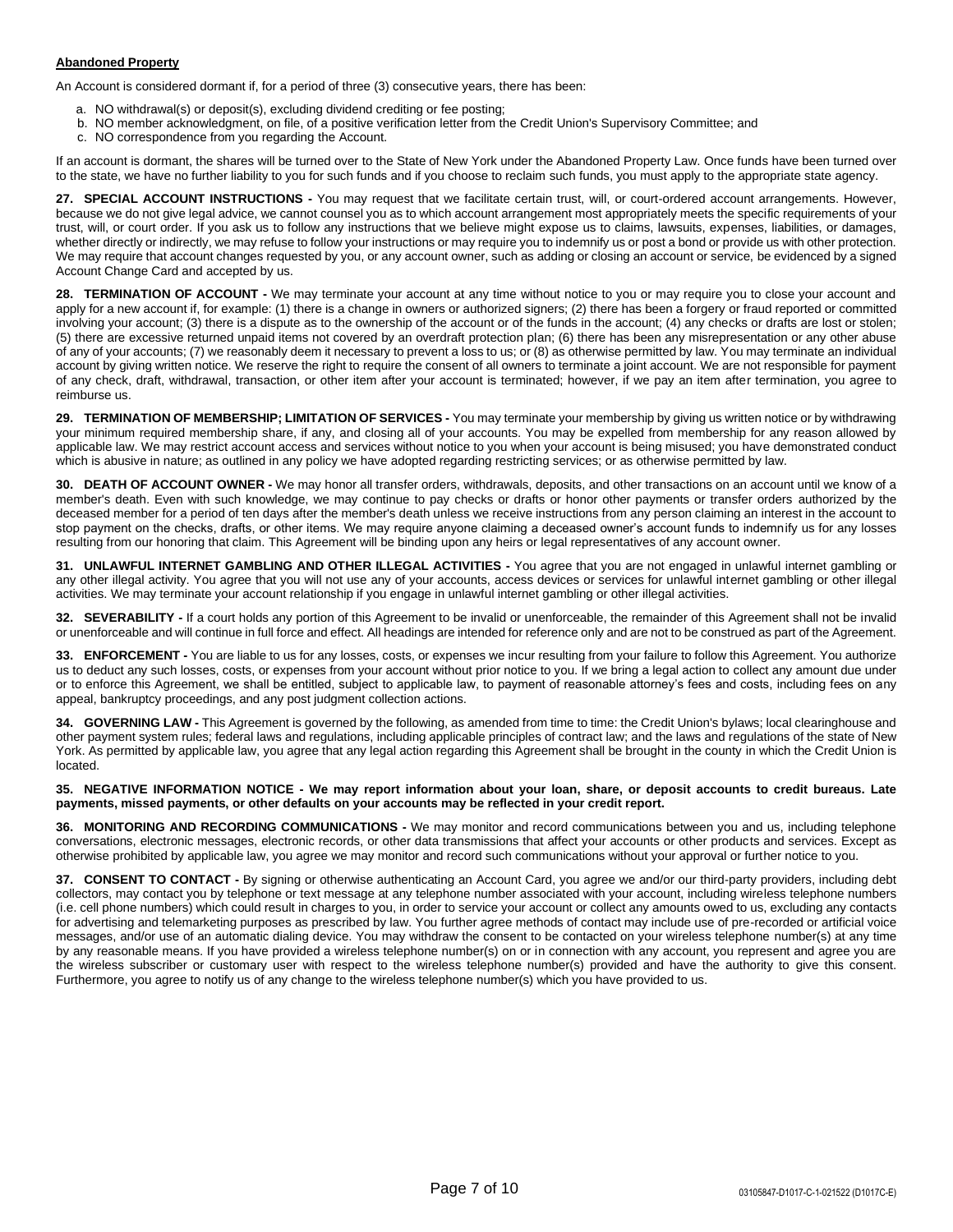## **Binding Arbitration of Claims and Disputes.**

THIS ARBITRATION PROVISION CONTAINS IMPORTANT INFORMATION REGARDING YOUR ACCOUNTS AND ALL RELATED SERVICES. IT PROVIDES THAT EITHER YOU OR WE CAN REQUIRE THAT ANY DISPUTES BE RESOLVED BY BINDING ARBITRATION.

ARBITRATION REPLACES THE RIGHT TO GO TO COURT, INCLUDING THE RIGHT TO A JURY TRIAL AND THE RIGHT TO PARTICIPATE IN A CLASS ACTION OR SIMILAR PROCEEDING. IN ARBITRATION, THE DISPUTE IS SUBMITTED TO A NEUTRAL PARTY, AN ARBITRATOR, INSTEAD OF A JUDGE OR JURY. ARBITRATION PROCEDURES MAY BE MORE LIMITED THAN RULES APPLICABLE IN COURT.

## **Agreement to Arbitrate Disputes and Class Action Waiver.**

Under the terms of this Agreement to Arbitrate Disputes and Class Action Waiver ("Arbitration Provision"), either you or we may elect, without the other's consent, to require that any dispute between us concerning your accounts and the services related to your accounts be resolved by binding arbitration, except for those disputes specifically excluded below.

#### **No Class Action or Joinder of Parties.**

YOU ACKNOWLEDGE THAT YOU AND WE AGREE THAT NO CLASS ACTION, CLASS-WIDE ARBITRATION, PRIVATE ATTORNEY GENERAL ACTION, OR OTHER PROCEEDING WHERE SOMEONE ACTS IN A REPRESENTATIVE CAPACITY, MAY BE PURSUED BY YOU IN ANY ARBITRATION OR IN ANY COURT PROCEEDING, REGARDLESS OF WHEN THE CLAIM OR CAUSE OF ACTION AROSE OR ACCRUED, OR WHEN THE ALLEGATIONS OR FACTS UNDERLYING THE CLAIM OR CAUSE OF ACTION OCCURRED.

Unless mutually agreed to by you and us in writing, claims of two or more persons may not be joined, consolidated, or otherwise brought together in the same arbitration (unless those persons are joint account holders or beneficiaries on your account and/or related accounts, or parties to a single transaction or related transaction), whether or not the claim may have been assigned.

## **Disputes Required to be Arbitrated**.

YOU ACKNOWLEDGE THAT IN ARBITRATION THERE WILL BE NO RIGHT TO A JURY TRIAL.

ANY CLAIM OR DISPUTE RELATING TO OR ARISING OUT OF YOUR ACCOUNTS OR OUR RELATIONSHIP WILL BE SUBJECT TO ARBITRATION, REGARDLESS OF WHETHER THAT DISPUTE OR THE FACTS UNDERLYING OR GIVING RISE TO THAT DISPUTE AROSE BEFORE OR AFTER YOUR RECEIPT OF THIS NOTICE.

Disputes include claims made as part of a class action, private attorney general or other representative action, it being expressly understood and agreed that the arbitration of such claims must proceed on an individual (non-class, non-representative) basis and the arbitrator may award relief only on an individual (non-class, non-representative) basis. Disputes also include claims relating to the enforceability, validity, scope or interpretation of any of this Arbitration Provision. Any questions about whether disputes are subject to arbitration shall be resolved by interpreting this Arbitration Provision in the broadest way the law will allow it to be enforced.

Unless specifically excluded, below, all disputes are subject to arbitration, no matter what legal theory they are based on, or what remedy (damages, or injunctive or declaratory relief) they seek. Disputes include any unresolved claims concerning any services relating to your accounts. Disputes include not only claims made directly by you, but also made by anyone connected with you or claiming through you, such as a joint account holder, account beneficiary, employee, representative, agent, predecessor or successor, heir, assignee, or trustee in bankruptcy. Disputes include not only claims that relate directly to the Credit Union, but also its parent (if any), affiliates, successors, assignees, employees, and agents, and claims for which we may be directly or indirectly liable, even if we are not properly named at the time the claim is made. Disputes include claims based on any theory of law, contract, statute, regulation, tort (including fraud or any intentional tort), or any other legal or equitable ground, and include claims asserted as counterclaims, crossclaims, third-party claims, interpleaders or otherwise; and claims made independently or with other claims. If any party initiates a proceeding in court regarding a claim or dispute which is included under this Arbitration Provision, the other party may elect to proceed in arbitration pursuant to this Arbitration Provision.

#### **Disputes Excluded from Arbitration.**

THIS ARBITRATION PROVISION DOES NOT, IN ANY WAY, AFFECT YOUR RIGHTS TO FILE FOR BANKRUPTCY, AND SHALL NOT APPLY TO ANY BANKRUPTCY PROCEEDING. Claims or disputes arising from your status as a borrower under any loan agreement with the Credit Union are excluded from this Arbitration Provision.

Disputes filed by you or by us individually in a small claims court are not subject to arbitration, so long as the disputes remain in such court and advance only an individual (non-class, non-representative) claim for relief. However, if a matter in small claims court is removed, transferred, or appealed to a nonsmall claims court, that claim shall be subject to this Arbitration Provision.

#### **Commencing an Arbitration.**

The arbitration action must be filed with one of the following neutral arbitration forums and follow its rules and procedures for initiating and pursuing an arbitration: American Arbitration Association ("AAA") or JAMS.

You may obtain a copy of the arbitration rules for AAA and JAMS, as well as additional information about initiating an arbitration by contacting them at:

American Arbitration Association 1-800-778-7879 (toll-free) www.adr.org JAMS 1-800-352-5267 (toll-free) www.jamsadr.com

The arbitration shall be conducted in the same city as the U.S. District Court closest to your home address, unless the parties agree to a different location in writing.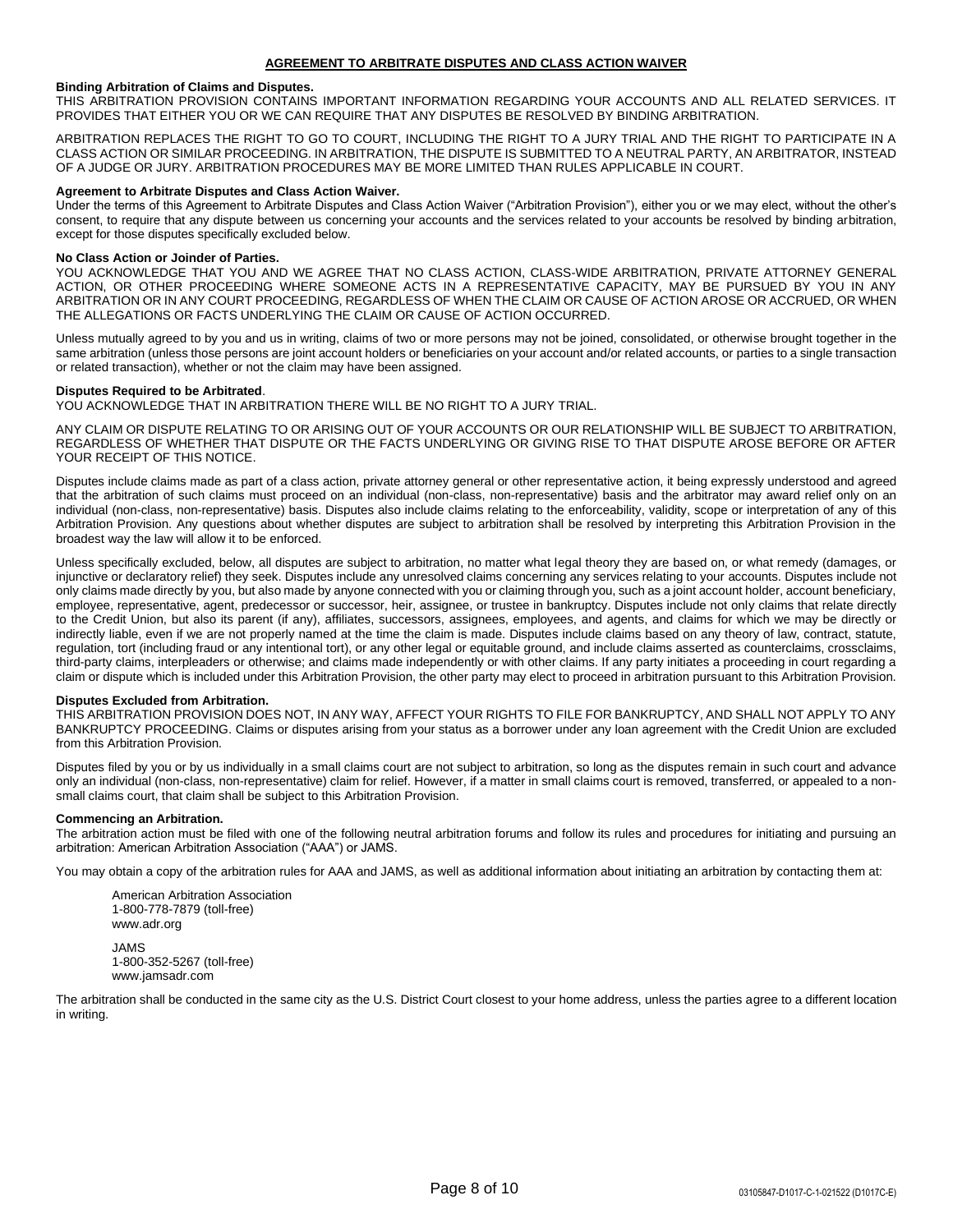If you initiate the arbitration, you must notify us in writing at:

AmeriCU Credit Union Attn: Legal Department 1916 Black River Blvd Rome, New York 13440

If we initiate the arbitration, we will notify you in writing at your last known address on file.

# **Administration of Arbitration.**

The arbitration shall be decided by a single, neutral arbitrator. The arbitrator will be either a lawyer with at least ten years' experience or a retired or former judge selected in accordance with the rules of the arbitration forum.

For AAA, the arbitration will be conducted in accordance with the AAA Consumer Due Process Protocol in concert with the AAA Consumer Arbitration Rules in effect on the date the arbitration is filed.

For JAMS, the arbitration will be conducted in accordance with the JAMS Comprehensive Arbitration Rules & Procedures in effect on the date the arbitration is filed.

If there is a conflict between a particular provision of the AAA or JAMS Rules and this Arbitration Provision, this Arbitration Provision will control. If both JAMS and AAA are unable or unwilling to handle the claim for any reason, then the matter shall be arbitrated by a neutral arbitrator selected by agreement of the parties or, if the parties cannot agree, selected by a court in accordance with the Federal Arbitration Act. The neutral arbitrator selected by the parties or the court shall apply the Federal Rules of Evidence and the Federal Rules of Civil Procedure concerning discovery, except that the above class action waiver shall continue to be specifically enforceable notwithstanding any Federal Rule to the contrary.

You understand and agree that the applicable rules and procedures in arbitration may limit the discovery available to you or us. The arbitrator will take reasonable steps to protect customer account information and other confidential information if requested to do so by you or by us. The arbitrator shall decide the dispute in accordance with applicable substantive law consistent with the Federal Arbitration Act and applicable statutes of limitations, will honor claims of privilege recognized at law, and will be empowered to award any damages or other relief provided for under applicable law.

The arbitrator will not have the power to award relief to, or against, any person who is not a party to the arbitration. An award in arbitration shall determine the rights and obligations between the named parties only, and only in respect of the claims in arbitration, and shall not have any bearing on the rights and obligations of any other person, or on the resolution of any other dispute.

You or we may choose to have a hearing and be represented by counsel. The decision rendered by the arbitrator shall be in writing. At your or our request, the arbitrator shall issue a written, reasoned decision following applicable law and relief granted must be relief that could be granted by a court under applicable law. Judgment on any arbitration award may be entered and enforced by any court of competent jurisdiction.

## **Costs.**

The party initiating the arbitration shall pay the initial filing fee. If you file the arbitration and an award is rendered in your favor, we will reimburse you for your filing fee. If there is a hearing, we will pay the fees and costs of the arbitration for the first day of that hearing. All other fees and costs will be allocated in accordance with the rules of the arbitration forum. However, we will advance or reimburse filing and other fees if the arbitrator rules that you cannot afford to pay them or finds other good cause for requiring us to do so, or if you ask us in writing and we determine there is good reason for doing so. Each party shall bear the expense of their respective attorneys, experts, and witnesses and other expenses, regardless of who prevails, but a party may recover any or all costs and expenses from another party if the arbitrator, applying applicable law, determines such an award is appropriate.

## **Right to Resort to Provisional Remedies Preserved.**

Nothing herein shall be deemed to limit or constrain our right to resort to self-help remedies, such as the right of set-off or the right to restrain funds in an account, to interplead funds in the event of a dispute, to exercise any security interest or lien we may hold in property, or to comply with legal process, or to obtain provisional remedies such as injunctive relief, attachment, or garnishment by a court having appropriate jurisdiction; provided, however, that you or we may jointly elect to arbitrate any dispute related to such provisional remedies.

# **Arbitration Award.**

The arbitrator's award shall be final and binding unless a party appeals it in writing to the arbitration forum within twenty (20) days of notice of the award or pursuant to the rules of the arbitration forum, whichever is later. The appeal must request a new arbitration before a panel of three neutral arbitrators selected in accordance with the rules of the same arbitration forum. The panel will consider all factual and legal issues anew, follow the same rules that apply to a proceeding using a single arbitrator, and make decisions based on the vote of the majority. Costs will be allocated in the same manner as allocated before a single arbitrator. An award by a panel is final and binding on the parties after twenty (20) days of notice of the award or pursuant to the rules of the arbitration forum, whichever is later. A final and binding award is subject to judicial intervention or review only to the extent allowed under the Federal Arbitration Act or other applicable law. A party may seek to have a final and binding award entered and enforced as a judgment in any court having jurisdiction.

#### **Governing Law.**

You and we agree that our relationship includes transactions involving interstate commerce and that this Arbitration Provision is governed by, and enforceable under, the Federal Arbitration Act. To the extent state law is applicable, the laws of the State of New York shall apply.

# **Severability, Survival.**

This Arbitration Provision shall survive: (a) termination or changes to your accounts or any related services; (b) the bankruptcy of any party; and (c) the transfer or assignment of your accounts or any related services. If any portion of this Arbitration Provision is deemed invalid or unenforceable, the remainder of this Arbitration Provision shall remain in force to the fullest extent permissible under applicable law. No portion of this Arbitration Provision may be amended, severed, or waived absent a written agreement to the contrary between you and us.

## **Not Applicable to Active-Duty Military.**

The requirement to arbitrate will not apply to your account as long as you are a Service Member of the U.S. military on active duty. We may request reasonable proof of your active-duty status.